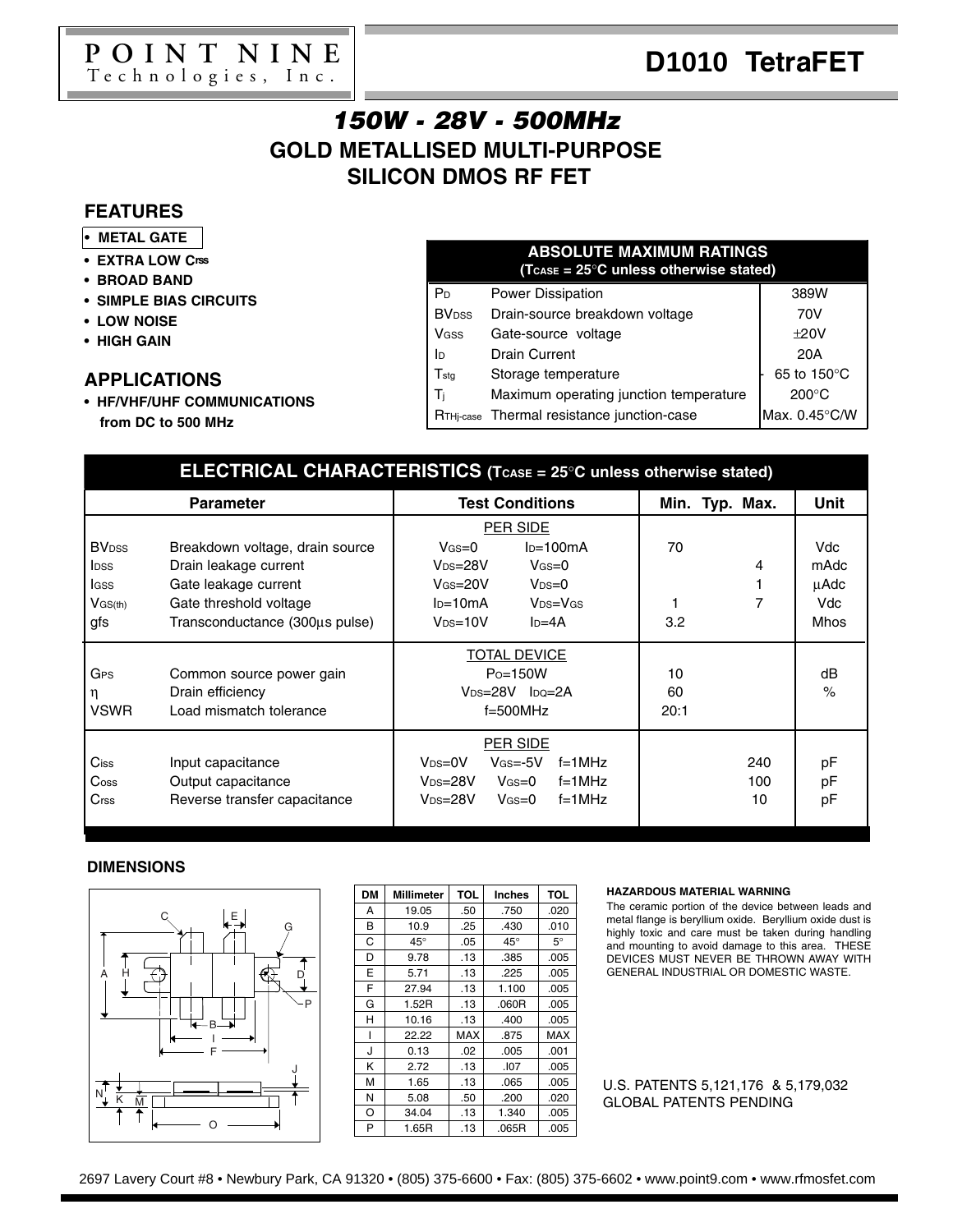



**Figure 1 – Power Output and Efficiency vs. Power Input.**

**Figure 2 – Power Output & Gain vs. Power Input.**





 **D1010 OPTIMUM SOURCE AND LOAD IMPEDANCE**

| Frequency<br>MHz |                         |  |  |
|------------------|-------------------------|--|--|
|                  | $1.7 + j0.1$   2.7 + j1 |  |  |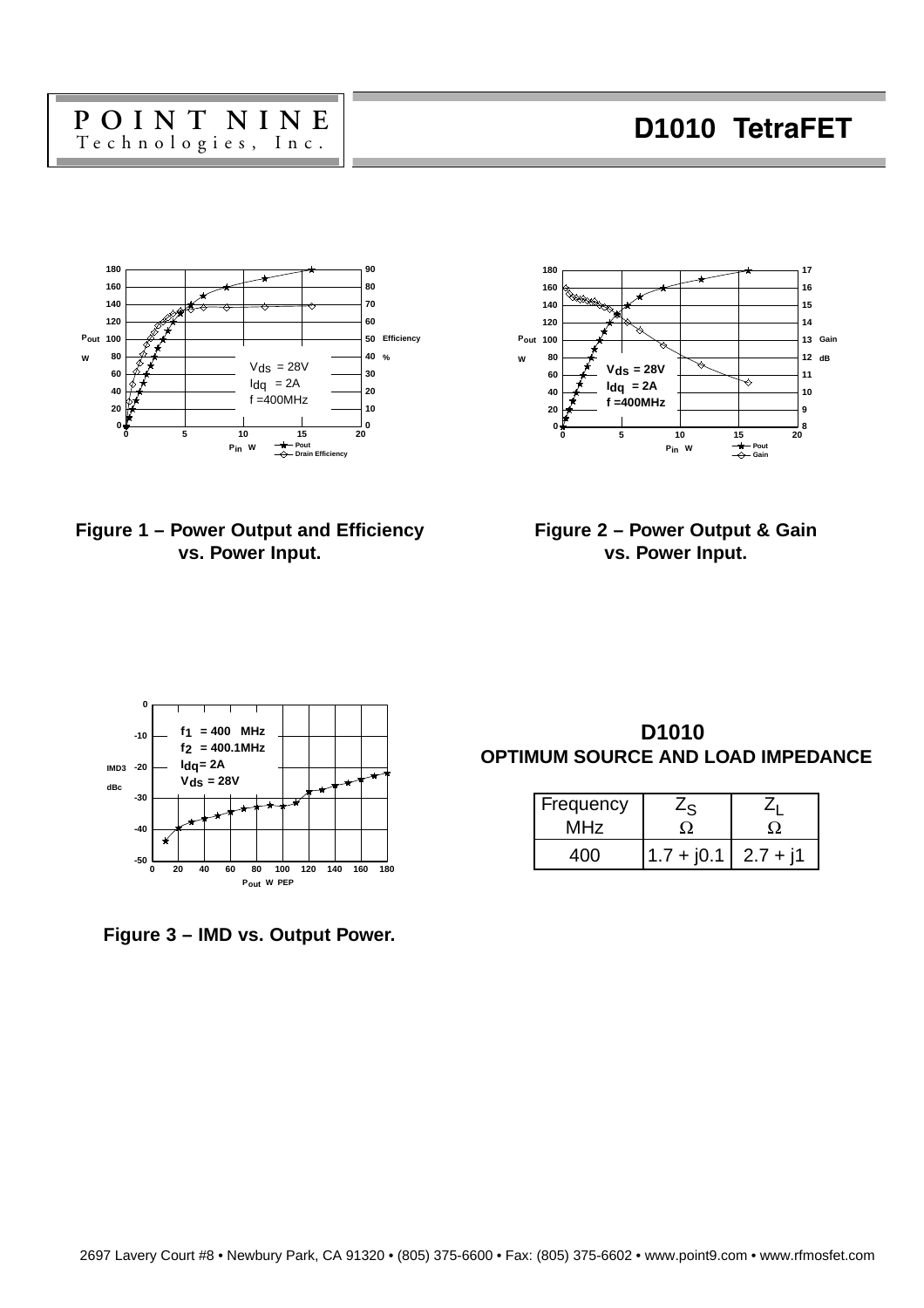# $\begin{array}{cc} \textbf{P} \textbf{O} \textbf{I} \textbf{N} \textbf{T} \textbf{N} \textbf{I} \textbf{N} \textbf{E} & \textbf{D} \textbf{10} \textbf{10} \textbf{D} \textbf{I} \textbf{D} \textbf{I} \textbf{I} \textbf{D} \textbf{I} \textbf{I} \textbf{D} \textbf{I} \textbf{I} \textbf{I} \textbf{I} \textbf{I} \textbf{I} \textbf{I} \textbf{I} \textbf{I} \textbf{I} \textbf{I} \textbf{I} \textbf{I} \textbf{I} \text$

## **Typical S Parameters**

! Vds=28V Idq=1A per side

| # MHZ S MA R 50 |  |  |
|-----------------|--|--|
|                 |  |  |

| !Freq | S11   |          | S <sub>21</sub> |       | S12   |        | S22                |
|-------|-------|----------|-----------------|-------|-------|--------|--------------------|
| !MHz  | mag   | ang      | mag             | ang   | mag   | ang    | mag<br>ang         |
| 20    | 0.729 | $-173.6$ | 20.47           | 103.6 | 0.011 | 25     | 0.557<br>$-172.3$  |
| 30    | 0.72  | $-172.9$ | 20.57           | 97.4  | 0.012 | 13.7   | 0.5664<br>$-169.2$ |
| 40    | 0.725 | $-171.7$ | 18.45           | 91.1  | 0.012 | 7.4    | 0.5848<br>$-167.8$ |
| 50    | 0.745 | $-171.5$ | 14.74           | 85.1  | 0.011 | 3.1    | 0.6097<br>$-165.5$ |
| 60    | 0.758 | $-170.7$ | 12.21           | 79.6  | 0.011 | 0.7    | 0.6365<br>$-164.4$ |
| 70    | 0.773 | $-171$   | 10.35           | 75.6  | 0.01  | $-1.1$ | 0.6634<br>$-163.7$ |
| 80    | 0.794 | $-170.6$ | 8.943           | 70.5  | 0.01  | $-2.4$ | 0.6935<br>$-163.8$ |
| 90    | 0.81  | $-170.6$ | 7.829           | 65.7  | 0.009 | $-3.2$ | 0.712<br>$-164$    |
| 100   | 0.831 | $-170.9$ | 6.878           | 61.9  | 0.009 | $-2.6$ | 0.734<br>$-163.6$  |
| 110   | 0.841 | $-171.4$ | 6.107           | 58.6  | 0.008 | $-2.4$ | 0.7559<br>$-164$   |
| 120   | 0.852 | $-171.8$ | 5.449           | 54.9  | 0.007 | $-1$   | 0.7685<br>$-164.8$ |
| 130   | 0.862 | $-172.1$ | 4.877           | 52.4  | 0.007 | 1.9    | 0.7902<br>$-165.2$ |
| 140   | 0.871 | $-172.6$ | 4.373           | 48.8  | 0.006 | 4.8    | 0.8089<br>$-166$   |
| 150   | 0.885 | $-173.1$ | 3.949           | 46.1  | 0.006 | 8.8    | 0.8248<br>$-165.9$ |
| 160   | 0.895 | $-173.5$ | 3.574           | 42.4  | 0.006 | 13.8   | 0.8333<br>$-166.9$ |
| 170   | 0.901 | $-174.1$ | 3.246           | 40.4  | 0.005 | 19.7   | 0.8413<br>$-167.7$ |
| 180   | 0.905 | $-175.2$ | 2.948           | 38.5  | 0.005 | 26.8   | 0.8512<br>$-168.5$ |
| 190   | 0.911 | $-175$   | 2.688           | 36.6  | 0.005 | 35.5   | 0.8696<br>$-168.5$ |
| 200   | 0.915 | $-175.8$ | 2.486           | 36    | 0.005 | 42.5   | 0.871<br>$-169.4$  |
| 210   | 0.922 | $-175.8$ | 2.313           | 35    | 0.006 | 50.3   | 0.8817<br>$-169.4$ |
| 220   | 0.933 | $-176.4$ | 2.16            | 33.7  | 0.006 | 56.4   | 0.8865<br>$-170.3$ |
| 230   | 0.927 | $-176.4$ | 2.013           | 31.9  | 0.006 | 60.1   | 0.8966<br>$-171$   |
| 240   | 0.93  | $-177.3$ | 1.866           | 29.5  | 0.007 | 62.9   | 0.8999<br>$-171.5$ |
| 250   | 0.938 | $-177.2$ | 1.729           | 27.4  | 0.007 | 66.7   | 0.9096<br>$-171.4$ |
| 260   | 0.939 | $-178.4$ | 1.617           | 26.1  | 0.008 | 70.8   | 0.9101<br>$-172.3$ |
| 270   | 0.94  | $-178.6$ | 1.502           | 24.8  | 0.008 | 73.5   | 0.9152<br>$-172.5$ |
| 280   | 0.942 | $-179$   | 1.433           | 24.5  | 0.009 | 76.7   | 0.9159<br>$-173$   |
| 290   | 0.95  | $-179.9$ | 1.359           | 25.1  | 0.01  | 80.4   | 0.923<br>$-173.6$  |
| 300   | 0.944 | $-179.3$ | 1.3             | 24.1  | 0.011 | 81.3   | 0.9216<br>$-173.9$ |
| 310   | 0.951 | $-179.5$ | 1.238           | 22.3  | 0.012 | 81.5   | 0.9297<br>$-174.8$ |
| 320   | 0.952 | 179.6    | 1.184           | 20.4  | 0.012 | 80.4   | 0.9345<br>$-174.8$ |
| 330   | 0.954 | $-179.9$ | 1.115           | 18.3  | 0.013 | 79     | 0.9344<br>$-175.4$ |
| 340   | 0.963 | 179.2    | 1.04            | 15.7  | 0.013 | 77.5   | 0.9394<br>$-175.6$ |
| 350   | 0.953 | 178.9    | 0.964           | 13.8  | 0.014 | 77.5   | 0.9382<br>$-176.2$ |
| 360   | 0.96  | 178.3    | 0.9             | 13    | 0.014 | 78.1   | 0.943<br>$-176.2$  |
| 370   | 0.96  | 178.4    | 0.847           | 13.1  | 0.015 | 78.6   | 0.9437 -176.8      |
| 380   | 0.96  | 177.7    | 0.802           | 13.1  | 0.015 | 79.6   | 0.9458<br>$-176.9$ |
| 390   | 0.963 | 177.5    | 0.744           | 12.6  | 0.015 | 78.6   | 0.9475<br>$-177.2$ |
| 400   | 0.964 | 177      | 0.704           | 16.9  | 0.015 | 82.9   | 0.9492<br>$-177.5$ |
| 410   | 0.966 | 176.5    | 0.721           | 16.3  | 0.017 | 84     | 0.9527<br>$-177.3$ |
| 420   | 0.964 | 176.8    | 0.704           | 14.6  | 0.018 | 83.1   | 0.9499<br>$-178.2$ |
| 430   | 0.965 | 176.5    | 0.677           | 12.1  | 0.018 | 81.8   | 0.9556<br>$-178.2$ |
| 440   | 0.965 | 175.6    | 0.64            | 10.3  | 0.019 | 80.5   | 0.9593<br>$-178.8$ |
| 450   | 0.967 | 175.3    | 0.605           | 9.7   | 0.019 | 81     | 0.9546<br>$-179$   |
| 460   | 0.968 | 175.1    | 0.576           | 8.8   | 0.019 | 81.2   | 0.9598<br>$-179.7$ |
| 470   | 0.967 | 175.2    | 0.552           | 9.4   | 0.02  | 82.4   | 0.9599<br>$-179.4$ |
| 480   | 0.966 | 174.8    | 0.53            | 9.7   | 0.02  | 83.6   | 0.9608<br>$-179.9$ |
| 490   | 0.967 | 174.3    | 0.512           | 9.4   | 0.021 | 83.2   | 0.9604<br>179.8    |
| 500   | 0.967 | 173.9    | 0.503           | 9.5   | 0.022 | 83.8   | 0.9596<br>179.5    |

2697 Lavery Court #8 • Newbury Park, CA 91320 • (805) [375-6600 • Fax: \(805\) 375-](http://www.semelab.co.uk)6602 • www.point9.com • www.rfmosfet.com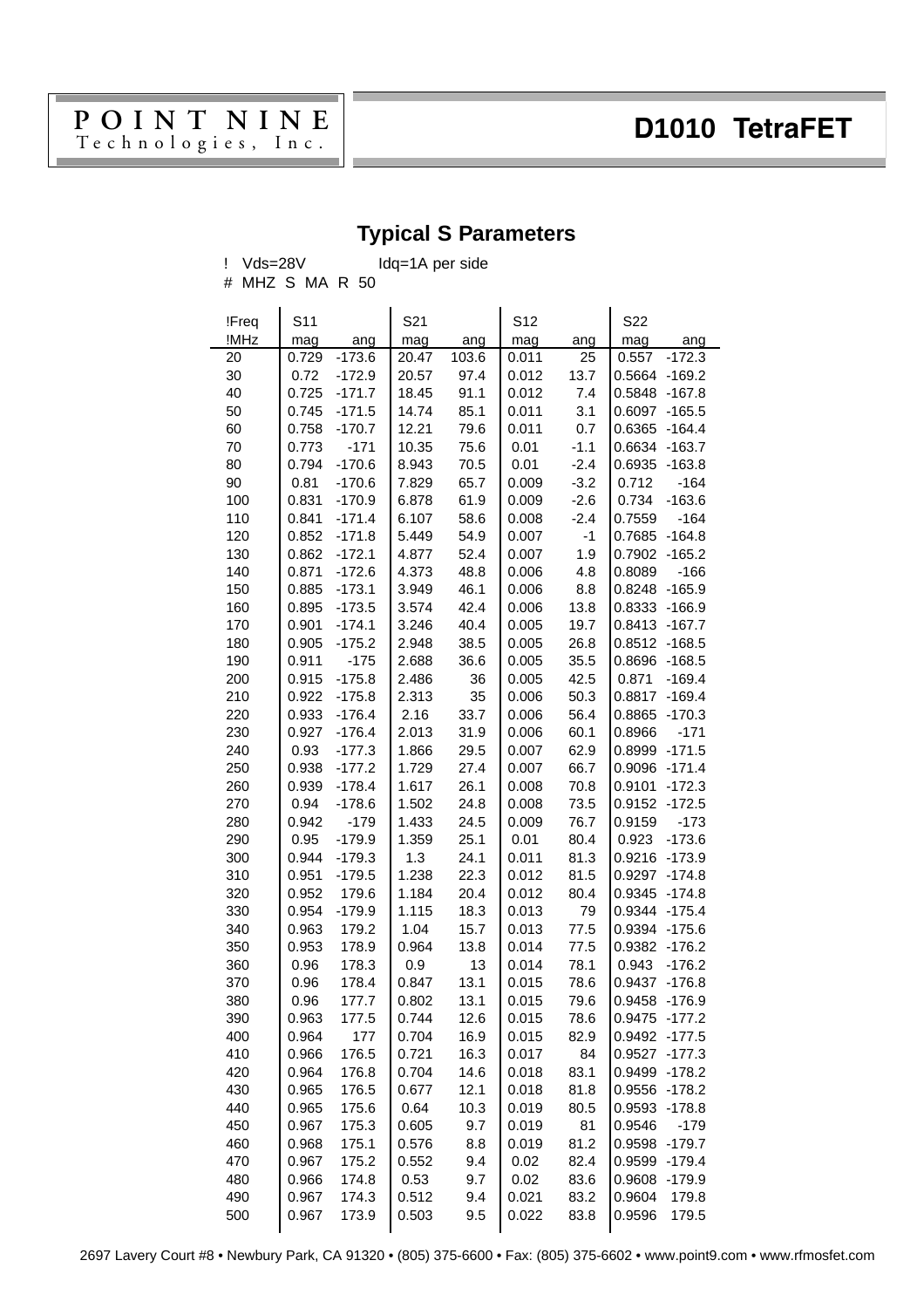# P O I N T N I N E **D1010 TetraFET**



## **D1010 TEST FIXTURE**

Substrate 1.6mm PTFE/ glass, Er= 2.5 All microstrip lines W= 4.4mm

- T1 12cm 50 $\Omega$  UT85 semi-rigid coax on ferrite core<br>T2.3 7.5cm 15 $\Omega$  UT85-15 semi-rigid coax
	- 15 $\Omega$  UT85-15 semi-rigid coax
- T4,5 7cm  $15\Omega$  UT85-15 semi-rigid coax<br>T6 11cm 50 $\Omega$  UT85 semi-rigid coax on
- $50\Omega$  UT85 semi-rigid coax on ferrite core
- L1 6.5 turns 25swg enamelled copper wire on Fair-Rite FT50B-43 core
- L2 6.5 turns 25swg enamelled copper wire, 4mm internal diameter